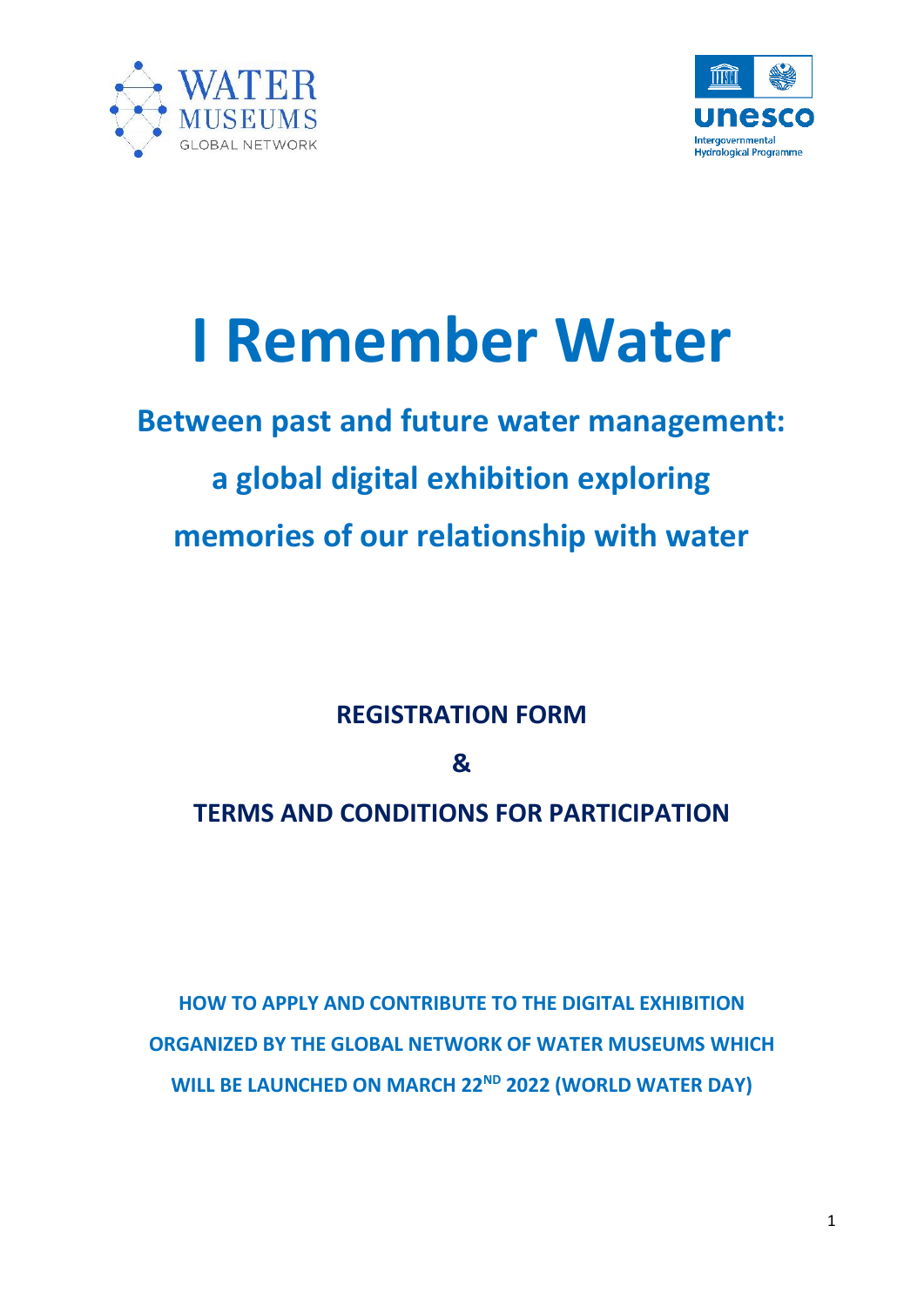



To apply to the digital exhibition curated by the Global Network of Water Museums (WAMU-NET), all participants (\*) must:

- 1. Fill in this Registration Form in all its parts and send it back to[: communication@watermuseums.net](mailto:communication@watermuseums.net)
- 2. Submit the selected photographs and/or artworks (maximum 15 works) by December  $20^{th}$  2021

(\*) In case of individuals, it is possible to participate with max. 5 works, either by submitting images through a water museum that is already member of the Global Network, or by becoming formally an individual member of WAMU-NET. More information on how to become a WAMU-NET member is available **[HERE](https://www.watermuseums.net/contacts/)**.

For each image/work submitted it is mandatory to send:

- ➢ A short **title** or caption (max. one line)
- ➢ A **description** of the image or a curatorial note (100 words). If for example it's an archival photograph of the museum's collection, then the date of the image and a brief description of what the photograph shows will suffice. If it's an artwork, then a brief note on what the artist seeks to express through this in terms of a memory (a recollection) must be included.

**Image resolution:** all images need to be submitted digitally in high resolution (minimum 4 MB).

Please use WeTransfer or other online modes to send your image to: [communication@watermuseums.net](mailto:communication@watermuseums.net)

**Copyright:** Please ensure that there is no infringement of copyright if the image will be used by WAMU-NET in a digital exhibition. All image sources, dates and credits /references need to be included / acknowledged.

#### **DETAILS OF THE APPLICANT**

The Museum / Institution / Individual

| Address           |              | Number  |
|-------------------|--------------|---------|
| City              | Postcode     | Country |
| Email (mandatory) | Phone Number |         |

\_\_\_\_\_\_\_\_\_\_\_\_\_\_\_\_\_\_\_\_\_\_\_\_\_\_\_\_\_\_\_\_\_\_\_\_\_\_\_\_\_\_\_\_\_\_\_\_\_\_\_\_\_\_\_\_\_\_\_\_\_\_\_\_\_\_\_\_\_\_\_\_\_\_\_\_\_\_\_\_\_\_\_\_\_\_\_

#### **DECLARATION ON THE USE OF SUBMITTED PHOTOGRAPHS AND WORKS**

- ➢ In applying to the Digital Exhibition *I Remember Water* organized by the Global Network of Water Museums, I hereby agree to the Terms and Conditions detailed below and to the Treatment of Personal Data that are attached in this document
- $\triangleright$  I hereby grant the Global Network of Water Museums full rights to use any of the photographs and works submitted to the Digital Exhibition *I Remember Water* and to any reproductions or adaptations of these medias for program documentation and promotion of WAMU-NET's and UNESCO-IHP's activities, as detailed below in the Terms and Conditions. This might include (but is not limited to), the right to use them in both printed and on-line forms, as media releases, reports, publications and other documents/publicity forms.

Place and Date \_\_\_\_

Name and position the contraction of the signature (mandatory)  $\sim$  Signature (mandatory)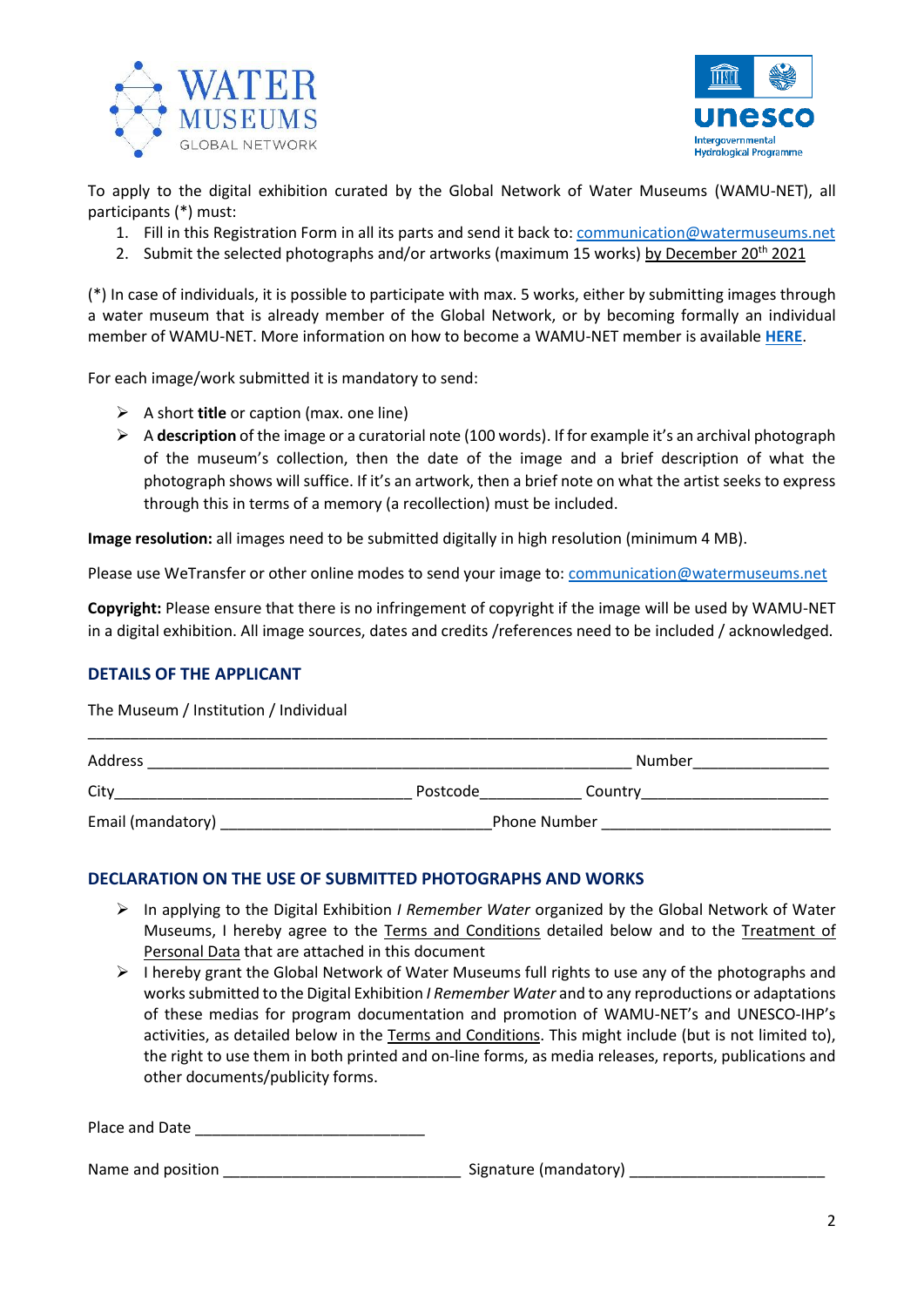



#### **IMAGE / WORK N.1**

**TITLE**  $(max 1 line)$ 

**DESCRIPTION WITH CREDITS AND REFERENCES** (max 200 words)

#### **IMAGE / WORK N.2**

 $TITLE (max 1 line)$ 

**DESCRIPTION WITH CREDITS AND REFERENCES** (max 200 words)

#### **IMAGE / WORK N.3**

TITLE  $(max 1 line)$ 

DESCRIPTION WITH CREDITS AND REFERENCES (max 200 words)\_\_\_\_\_\_\_\_\_\_\_\_\_\_\_\_\_\_\_\_\_\_\_\_\_\_

#### **IMAGE / WORK N.4**

#### **IMAGE / WORK N.5**

**TITLE**  $(max 1 line)$ DESCRIPTION WITH CREDITS AND REFERENCES (max 200 words)

 $\overline{1}$  and  $\overline{1}$  and  $\overline{1}$